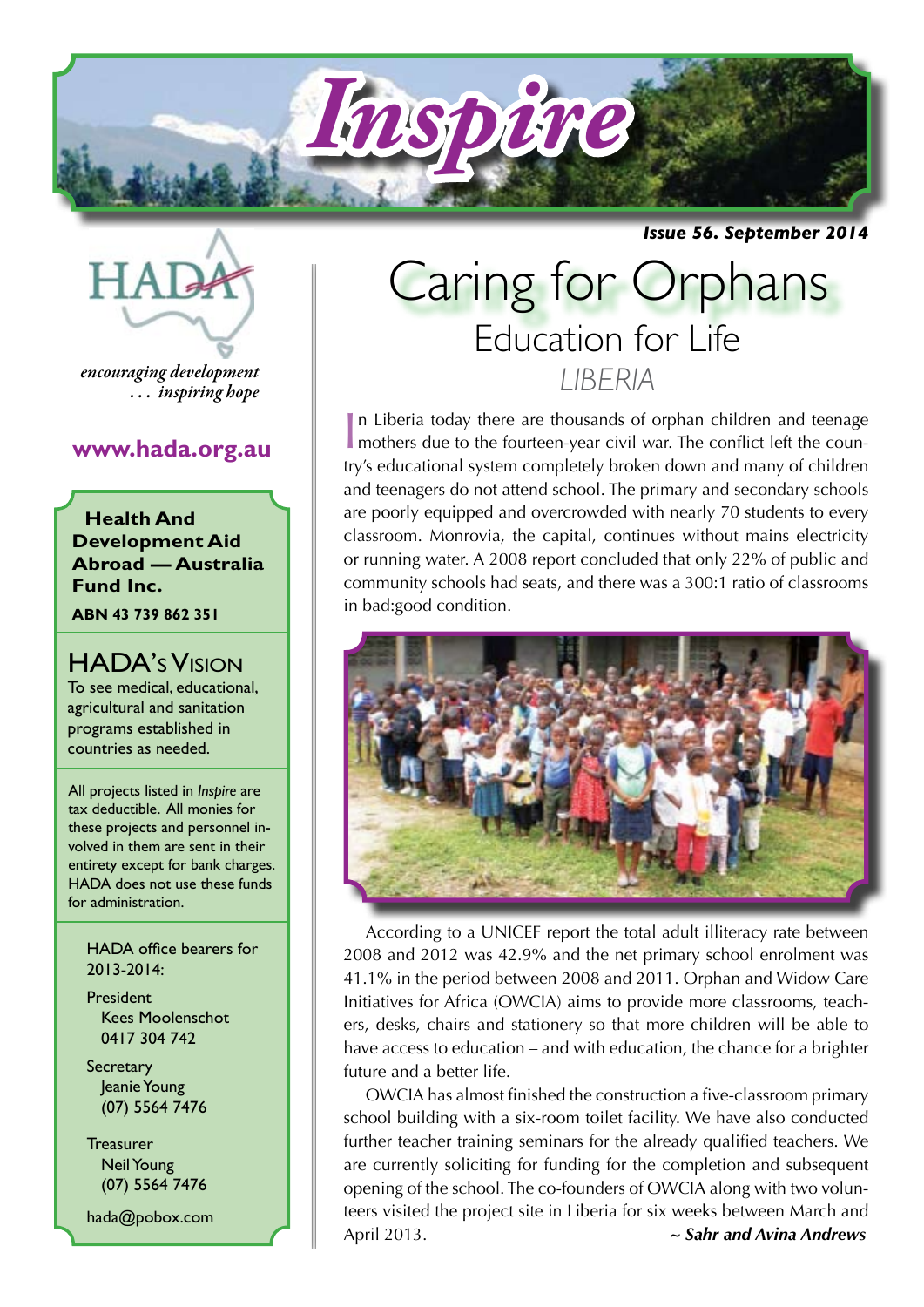# Iomorr *CHINA*

iuMei's name means Autumn-Plum in Chi-<br>nese. Although born during the spring, her<br>parents gave her this name because in her nese. Although born during the spring, her parents gave her this name because in her small, remote village the autumn season is beautiful.

#### **Travel**

This fifteen-year-old girl who has been blind since she was two, recently came to be a part of our family at Bartimaeus House. QiuMei and her mother left their home to come to us, but we heard no news of them for three days. We were beginning to worry, but thankfully,

# Bartimaeus House so long, they said that

on the fourth day they An addition to arrived safe and sound. our family at When asked why it took their home was located

in a remote place in the rural outskirts where there were only narrow strips of road and they had to walk a long distance. It took QiuMei and her mother four arduous days to come a distance of 800 kilometers by walking and then transferring from numerous buses.

#### The Dulong

QiuMei's hometown is located between Tibet and



Myanmar where she had lived for fifteen years. The altitude of her little town is 3,500 meters and it snows for six months every year. This girl is part of the Dulong minority people group. Dulong means 'Only Dragon.' Just by hearing the name of this group, one can assume right away that these people have served the dragon as their god for

many years. Half of the 'Only Dragon' people have no access to electricity due to their remoteness deep in the mountains.



This elderly Dulong women all have large, unattractive tattoos on their faces. The women are so beautiful that the Tibetans frequently ransacked the villages to kidnap women. In order to prevent such from happening, the Dulong women intentionally tattooed their faces. QiuMei and her mother serve as a reference to this story because they both have beautiful faces.

#### **QiuMei**

A large scar can be seen on QiuMei's right wrist. A rock fell and broke her wrist a couple of years ago when she was by a stream. This injury is an obstacle for QiuMei because she needs to learn

massage, but she cannot exert

much strength into her right arm. She began to learn the basics of maths recently, such as  $1+1=2$ . She is also beginning to learn the Chinese letters like A, B, C and will hopefully start learning Braille as well. Qiu-Mei, or Autumn-Plum, will soon adapt to her new life in Bartimaeus House because she is courageous and determined.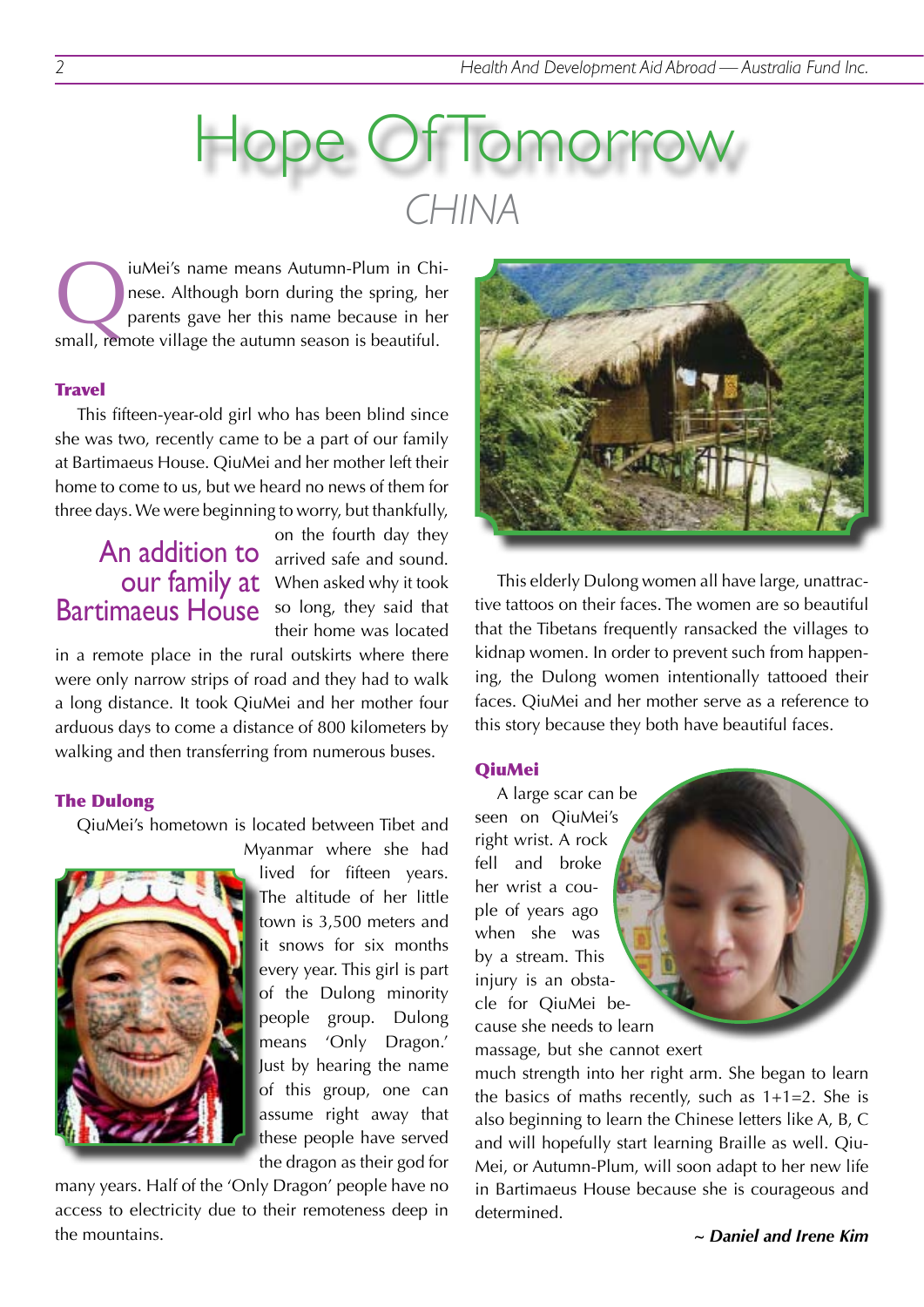## Maya — From Shattered Dreams to New Hope *NEPAL NEPAL*

I used to think my life was over and I couldn't do anything,' said Maya (32) from the flat plains in used to think my life was over and I couldn't do southern Nepal.

Maya had been feeling a burning sensation in both legs for a long time when she first visited a local clinic for treatment. She was diagnosed with leprosy which shattered her dreams and she became completely

dejected. After a few years, she developed a cracked ulcer on her right foot because of her anesthetic feet. This later turned into a big, complicated bone ulcer due to lack of proper care and medication. She went again to the clinic and was referred to our leprosy referral



centre. Our staff counseled her about the disease and she learnt that leprosy is curable and her ulcers could also be fixed by surgery.

A new hope and determination came to her. After she underwent septic surgery, she was on complete bed rest and her wound healed quickly. During hospitalisation, she received free medical treatment and attended health education and self-care training sessions, learning to prevent further ulcers.

With a bright smile on her face she says, 'I had become hopeless. But love and care from clinic staff restored my hopes and happiness. I feel glad that I can now do my work on my own. I am positive about my future.'

For so many patients like Maya treating leprosy not only provides physical cure, but gives them a whole new future. Maya was overcome with despair when she first contracted leprosy, thinking that her whole life was over and rejection by others was inevitable. But treatment and empowerment changed her mindset and gave her new hope for the future. She is now back home, able to work to support her family and most people don't even know she had leprosy. Helping patients work through social, psychological, spiritual and economic issues is often more time-consuming and challenging than providing the medical treatment to cure leprosy, but is so important for their futures.

ATS Update **C**OMMUNITY **A**WARENESS and **T**RANSFORMATION **S**OCIETY

 $\bigcap$  olpa, a poor hilly district where the Maoist movement in Nepal began is one of the working areas of CATS. I visited there to meet with local leaders and to monitor the progress of some of the projects. It's encouraging to see more children, including girls, attending school, compared with five years ago.

Several families from our self-help group have taken loans from the group to start income generation projects. Most of these involve the breeding of livestock — goats and pigs being the most common.

Having learnt the benefits of hygiene and sanitation, families are beginning to build toilets; we helped them access some funding from the local government for this. They provide local materials and labour themselves and CATS provides some items that are not available locally (toilet pan, pipes and tin). I visited some toilets under construction, as well as others that were completed several months ago to see if they are being used and cleaned; it was encouraging to see the toilets already built are being used and kept clean.

Safe drinking water is another issue in this area and CATS worked with the local church to build a safe water source which has benefited not only the church, but also the local community.

*~ Dr Julie Lincoln*



*CATS school children*

*<sup>~</sup> Dr Julie Lincoln*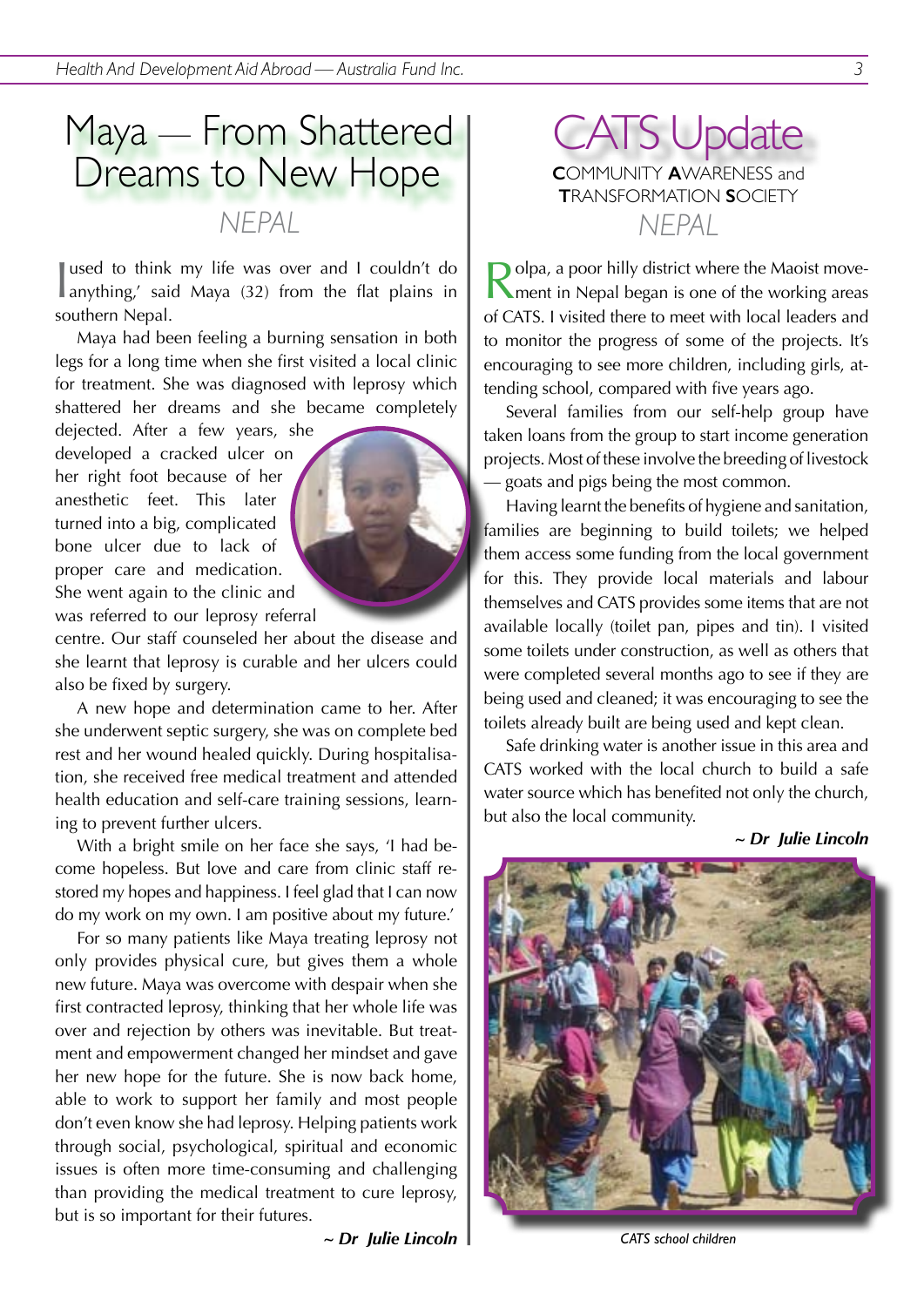

n the outskirts of the large and busy township of Mityana, Uganda, is a lush, green 12-acre (4.8-hectare) property nestled on the side of a hill. This property is known as Hope Village and holds the humble beginnings of a vision becoming reality — a vision to see orphaned and vulnerable children from poverty-stricken communities have a future and a hope through the provision of holistic care.

Part of this vision is building appropriate structures for housing, schooling, vocational training, medical needs, office space and church. In the past year, we have been able to get a really great start on some of these structures.

#### Piggery

With the support of the Australian Government through a Sustainability Grant, we have been able to complete a fully functioning Piggery Project. The piggery consists of several rows of pig shelters, each with



adequate indoor and outdoor space for the pigs to live healthy lives. There are also some larger pens for weaned piglets to be kept and storage space for feed.

Breeding pigs and rearing them for meat or selling piglets is a profitable source of self-sustained income, meaning that we will soon start generating our own source of income to help with covering the various costs involved in the organisation. It is also a fantastic



resource for the community, as we are able to provide a training course in piggery for other members of the community, and demonstrate a model of how to best keep pigs. 100% hOPE will also give away every tenth piglet, which will help to develop further sustainable income for other families in Mityana.

#### **Nursery**

A major part of our aim for holistic care for the children sponsored through the organisation is a sound education. Through beginning our own school, we can implement a curriculum at a more international standard and continue to input into our children spiritually. In Uganda, school begins at a Nursery level with baby class and top class (pre-prep and prep equivalent in Australia). Current statistics say that shockingly, only 13% of children 3-4 years old have access to nursery education, which is essential to provide children with a solid academic foundation before commencing primary school and to succeed in further studies.

Stages One and Two of our Nursery building project at Hope Village involved laying a foundation and building the walls of the first level. Stage Three has just commenced, with the floor of the second level currently being laid. We aim to have Stage Three completed by February 2015 so that the first class of our Nursery school (providing education both for children within the organisation and the wider community) can commence. With each subsequent year afterwards, we will add on the next grade to our education program. At the moment we project that it will cost AU\$40,000 to complete the double story nursery building in its entirety, with six classrooms, an office, a staffroom, a storeroom and toilets. *~ Trishelle Grady*

Health And Development Aid Abroad PO Box 733, Ashmore City Qld 4214, Australia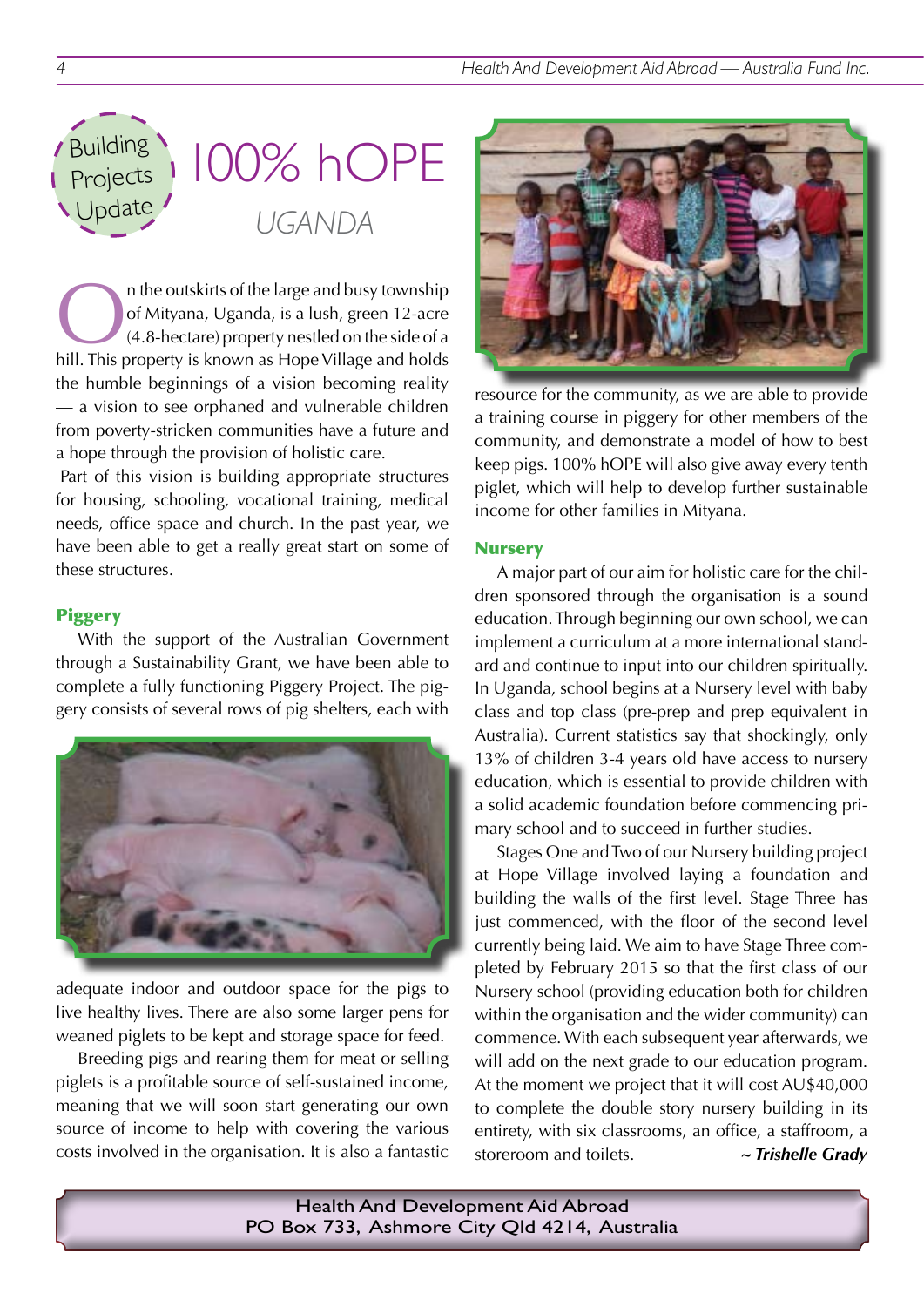

### **Projects www.hada.org.au**

**All projects listed are approved for tax deductibility**

#### *Africa*

#### **Medical Training**

Manager: Dr Judith Goh

• Training African doctors in treating women with genital tract fistula. [AFR-010]

#### **Library Aid International Inc**

Manager: Rodney Ziersch

• Providing books for schools. [AFR-011]

#### *Bangladesh*

• New Hope Ministry Bangladesh Trust: Rural project to help orphanage self-sufficiency [BGD-010]

#### *Cambodia*

#### **Siem Reap**

Manager: Valéria F Peres [KHM-015]

• Bridge of Hope: Working with families and communities to prevent children at risk becoming street children (or sold/ending up in prostitution). [KHM-010]

#### **Phnom Penh**

Manager: Sopheap Om

- Vocational Training Program: Tailoring Workshop, Metal Workshop and I.T. Support / Customer Service. [KHM-011]
- Financial control of all projects: Michelle Kallmier [KHM-016]

#### **Good Neighbours Pre-School**

- Manager: Jean-Marie Jooste [KHM-012]
- A pre-school for disadvantaged children. [KHM-013]

#### *China*

#### **Hope Of Tomorrow**

Managers: Daniel and Irene Kim [CHN-014]

• Giving hope to blind people. [CHN-013]

#### *Democratic Republic of Congo*

**Heal Africa, Goma**

• Equipping a new hospital. [COD-010]

#### *India*

#### **Maxton Strong Orphanage School, Banbassa**

Manager: Rick Shipway [IND-014] Manager: Clifton Shipway [IND-015]

• Orphan Girls Hostel [IND-011]

#### **Vocational and Career Development, Orissa** Manager: Bill Watson

• Construction of Shepherd International School for very poor children.[IND-013]

#### *Ivory Coast*

#### **Literacy Project**

Manager: Alfred Kouassi [CIV-011] • Literacy for adults. [CIV-010]

#### *Kazakhstan*

#### **HADA, Astana**

Manager: David Pichotta [KAZ-013]

- Alcoholism: Education, literature, and support groups for alcoholics and their families. [KAZ-010]
- Open Doors Community Centre: a place to gain employable skills and life skills for young adults, couples and parents. [KAZ-011]
- Valueology: assisting schools by providing materials, and teaching values to teenagers. [KAZ-012]

#### *Liberia*

#### **Education for Life** [LBR-010]

Manager: Sahr and Avina Andrews

• Construction of a primary school and further training of teachers.

#### *Mongolia*

#### **Good Neighbor Society, Ulaanbaatar**

Manager: Soon Im Casaccia [MNG-017] Family Development Program [MNG-010]

**Good Neighbor Society, Uvs.**  Manager: Ernesto Casaccia [MNG-016] • Day Care Centre. [MNG-013]

#### *Mozambique*

• The Literacy Program: Functional literacy for rural villages [MOZ-010]

#### *Nepal*

#### **Community Awakening and Transformation Society (CATS), Rapti Zone.**

Manager: Dr Julie Lincoln [NPL-011]

• Community development; micro-enterprise; TB/leprosy patient hostel/treatment centre; youth awareness program and scholarships. [NPL-010]

#### *Sierra Leone*

• Waterloo School, Teacher Training and Placement, and Amputee Clinic [SLE-011]

#### *Uganda*

#### **100% Hope**

Manager: Trishelle Grady [UGA-014]

- 100% Hope Educate: building a school. [UGA- 011]
- 100% Hope Medical Clinic: providing healthcare for children and pregnant women. [UGA-013]
- 100% Hope Women: empowering single and widowed mothers to produce an income. [UGA-010]
- 100% Hope Homes: giving children from remote areas acces to education [UGA-015]

#### **Grace Care Child Program**

Manager: Emmanuel Kanuli

• To build classrooms for orphaned and disadvantaged children [UGA-020]

#### *Zambia*

#### **Oasis Care Project, Ndola**

Manager: Margaret Parry.

- Market garden for orphanage [ZMB-010]
- • Gardeners: Benson and Alison [ZMB-012]

#### *Disaster Relief*

• Syrian Refugees [DIS-010]